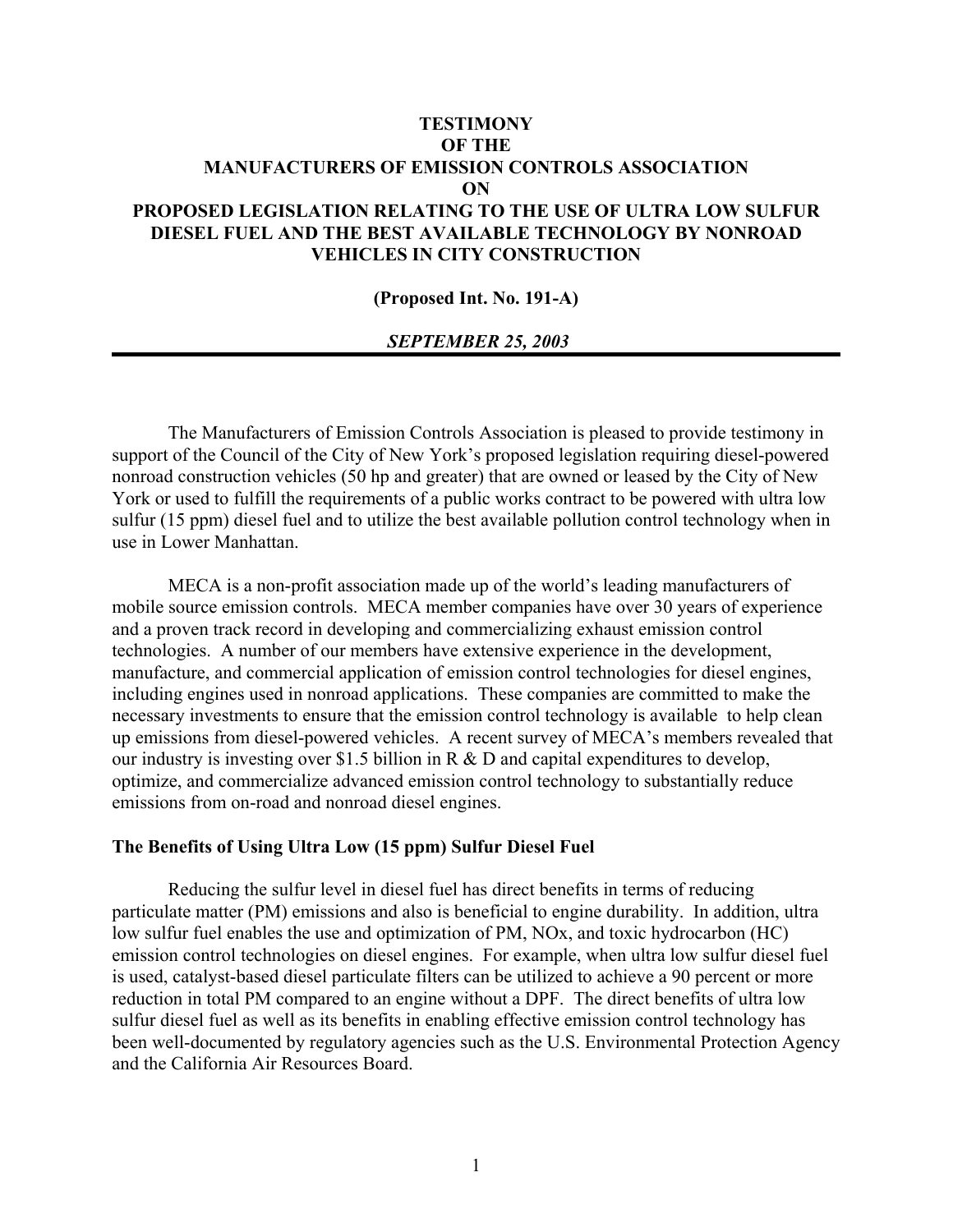## **Emission Control Technologies Are Available and Emerging to Significantly Reduce Emissions from Nonroad Diesel Engines**

Technologies to reduce diesel PM, such as diesel particulate filters and diesel oxidation catalysts, are commercially available today. In fact, the use of exhaust emission control technology for nonroad diesel engines is not new. For over thirty-five years, nonroad diesel engines used in the construction, mining, and materials handling industries have been equipped with exhaust emission control technology – initially with diesel oxidation catalysts (DOCs) and followed later by diesel particulate filters (DPFs). These systems have been installed on vehicles and equipment both as original equipment and as retrofit technology on over 250,000 nonroad engines worldwide. Also, selective catalytic reduction (SCR), which has been widely used on stationary engines and in some mobile source applications on a limited basis, is another possible PM control strategy that also provides significant NOx emission reductions. Finally, NOx control technologies can be combined with PM control technologies. For example, low-pressure exhaust gas recirculation (EGR) technology combined with diesel particulate filter technology is an available retrofit strategy for selected nonroad diesel engines. Similarly, lean-NOx catalyst technology, which has been combined with both DOC technology and DPF technology, is an available retrofit technology for on-road heavy-duty engines and is being evaluated for nonroad engine applications. These technologies, which are or will be available in the near future for reducing emissions from nonroad diesel engines used in construction applications, are discussed in more detail below.

*Diesel Particulate Filters* (DPFs) – As noted above, DPFs are commercially available today. Over 70,000 on-road heavy-duty vehicles and more than 500,000 diesel passenger cars in Europe have been equipped with this technology. For nonroad engines, DPFs have been successfully installed and used on mining, construction, and materials handling equipment. In these nonroad engine applications, DPF systems have been successfully designed to function effectively over the specific duty cycle of the engine. DPF technology is projected to be utilized on highway heavy-duty diesel engines sold in the U.S. beginning with the 2007 model year. Indeed, DPFs are currently available on selected on-road diesel vehicles in the U.S. and Europe. This technology has demonstrated impressive durability characteristics in commercial operation in the U.S. and Europe and will be used across the board on diesel vehicles and engines in Japan beginning in 2005. Also, a growing number of different filter system designs and strategies – both passive and active – are emerging.

Where diesel fuel with <15 ppm sulfur is used, precious metal catalyst-based diesel particulate filters (CB-DPFs) have consistently demonstrated the capability to reduce PM emissions on a mass basis by up to 90 percent or more. In addition, this technology has proven effective in reducing the carbon-based PM by up to 99.9+ percent, while significantly reducing particle numbers over the full range of particle size, including ultra-fine particles. Finally, CB-DPF technology has demonstrated the capability to reduce a wide range of toxic hydrocarbon species and PAHs by up to 80 percent or more.

*Diesel Oxidation Catalysts (DOCs)* – DOC technology is available today and can be applied to the full range of engine sizes used in construction applications. Over 250,000 nonroad vehicles and equipment, including mining vehicles, skid steer loaders, forklift trucks,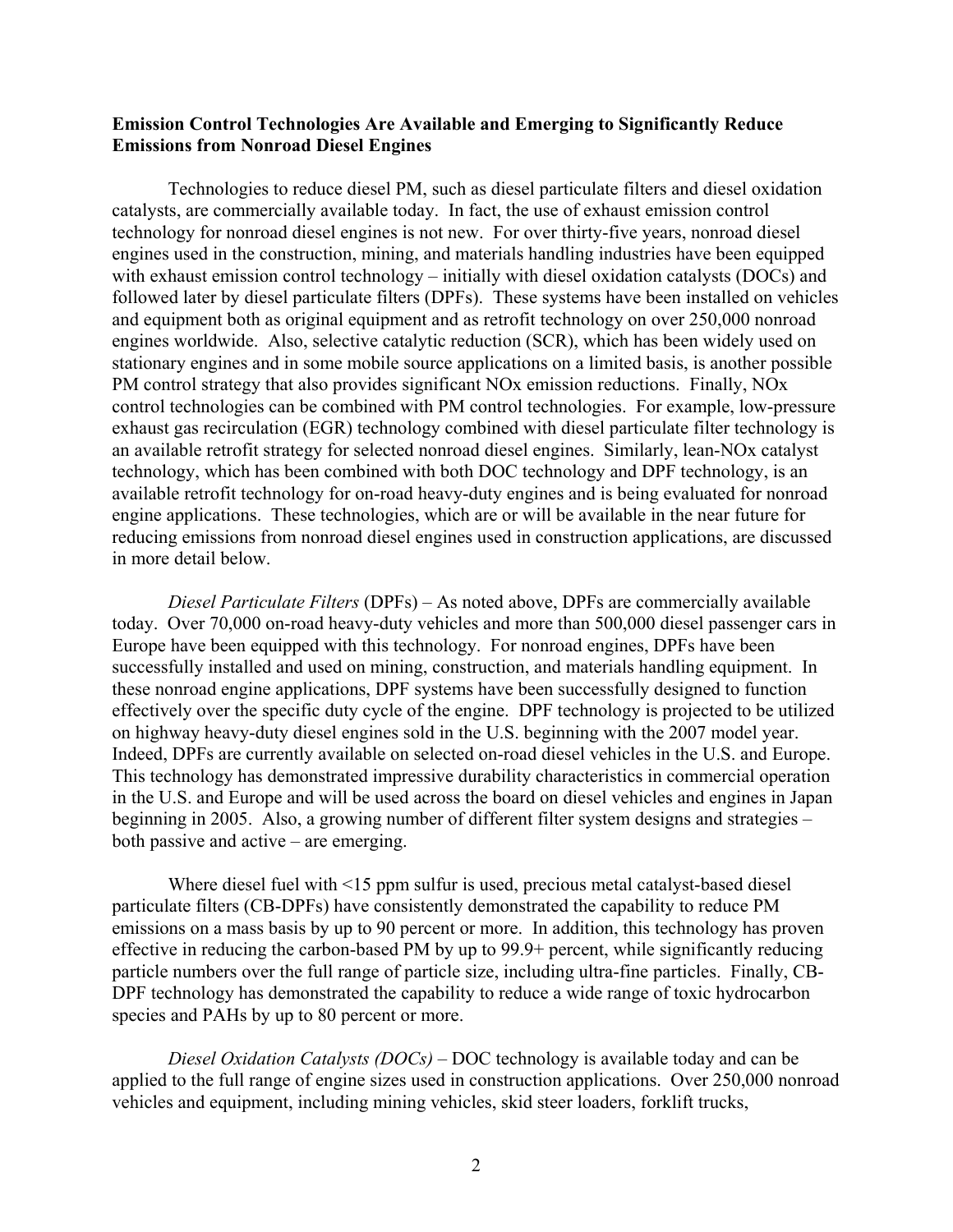construction vehicles, and stationary engines, as well as over 35 million diesel passenger cars in Europe and over 1.5 million trucks and buses worldwide, have been equipped with DOCs. DOCs reduce PM emissions in the range of 20 to 40 percent depending on the engine type and condition, as well as the sulfur level in the fuel. If 15 ppm sulfur diesel fuel is used, DOCs can be optimized for maximum control of PM and toxic HC emissions.

*Selective Catalytic Reduction (SCR) Technology* – SCR technology is primarily a NOx emission control technology (up to 80 percent or more NOx reductions), but it also controls PM emissions (20 to 40 percent). SCR has been used to control emissions from stationary sources for over 15 years. More recently, it has been applied to select mobile sources, including trucks, marine vessels, and locomotives. In 2005, SCR is expected to be introduced in Europe on onroad diesel heavy-duty engines to help meet the Euro 4 emission standards. As noted above, applying SCR to diesel-powered engines provides simultaneous reductions of NOx, PM, and HC emissions.

*Low-Pressure EGR* – This technology is being successfully demonstrated in retrofit applications on trucks, buses, and other applications. Over 1500 systems are running worldwide. Low-pressure EGR has demonstrated a NOx control capability in the range of 30 to 60 percent. With an active DPF and <15 ppm sulfur diesel, control levels as high as 80 percent may be achievable. Current experience with low-pressure EGR is in the 185-440 hp range, but the technology could be optimized for a larger range of engine categories. This technology is expected to be an available option for nonroad diesel engines.

*Lean NOx Catalyst (LNC) Technology* – This technology, which has been utilized in passenger car applications in Europe, recently was verified by the California Air Resources Board (25 percent NOx control) in retrofit applications. This technology, which is being used in combination with both DPFs or DOCs, is being demonstrated and commercialized for a variety of nonroad applications, including heavy-duty earthmoving equipment, agricultural pumps, and portable engines.

*Crankcase Emission Controls* – Crankcase emissions can be a significant source of PM from uncontrolled, turbocharged engines. Currently on diesel engines, a rudimentary filter may be installed on the crankcase breather (the vent for the oil reservoir), but a substantial amount of particulate matter is released to the atmosphere. For diesel engines used in motor vehicle applications, emissions through the breather may exceed 0.7 g/bhp-hr during idle conditions on recent model year engines.

One solution to this emissions problem is the use of a multi-stage filter designed to collect, coalesce, and return the emitted lube oil to the engine's sump. Filtered gases are returned to the intake system, balancing the differential pressures involved. Typical systems consist of a filter housing, a pressure regulator, a pressure relief valve, and an oil check valve. These systems have the capability to virtually eliminate crankcase emissions. This technology is currently being used in Europe and will be used on highway diesel heavy-duty engines in the U.S. beginning in 2007.